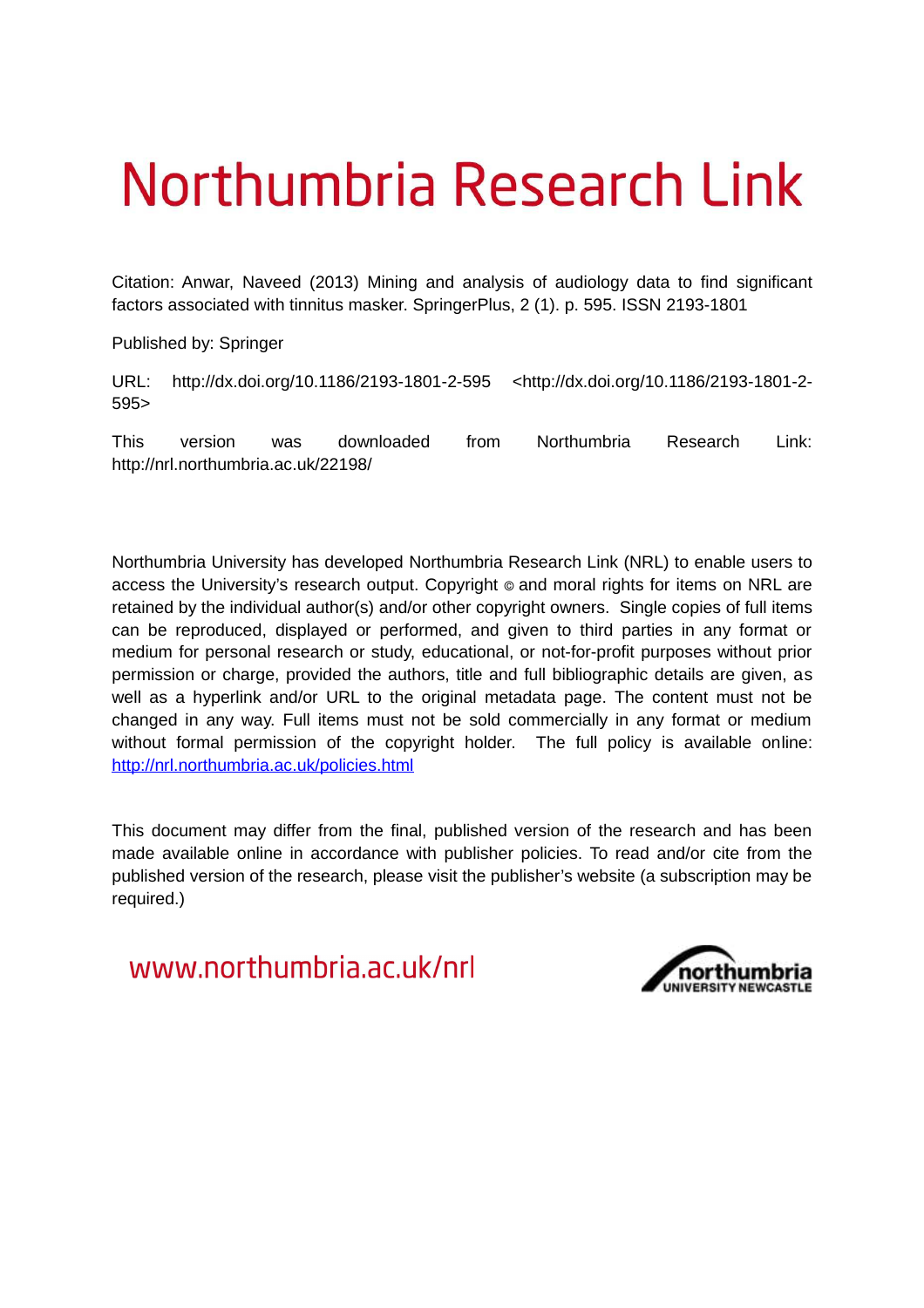### <span id="page-1-0"></span>**RESEARCH CHINESE ARCH CHINESE ARCH CHINESE ARCH <b>CHINESE ARCH**

# Mining and analysis of audiology data to find significant factors associated with tinnitus masker

Muhammad Naveed Anwar

#### Abstract

Objectives: The objective of this research is to find the factors associated with tinnitus masker from the literature, and by using the large amount of audiology data available from a large NHS (National Health Services, UK) hearing aid clinic. The factors evaluated were hearing impairment, age, gender, hearing aid type, mould and clinical comments.

Design: The research includes literature survey for factors associated with tinnitus masker, and performs the analysis of audiology data using statistical and data mining techniques.

Setting: This research uses a large audiology data but it also faced the problem of limited data for tinnitus.

Participants: It uses 1,316 records for tinnitus and other diagnoses, and 10,437 records of clinical comments from a hearing aid clinic.

Primary and secondary outcome measures: The research is looking for variables associated with tinnitus masker, and in future, these variables can be combined into a single model to develop a decision support system to predict about tinnitus masker for a patient.

Results: The results demonstrated that tinnitus maskers are more likely to be fit to individuals with milder forms of hearing loss, and the factors age, gender, type of hearing aid and mould were all found significantly associated with tinnitus masker. In particular, those patients having Age < =55 years were more likely to wear a tinnitus masker, as well as those with milder forms of hearing loss. ITE (in the ear) hearing aids were also found associated with tinnitus masker. A feedback on the results of association of mould with tinnitus masker from a professional audiologist of a large NHS (National Health Services, UK) was also taken to better understand them. The results were obtained with different accuracy for different techniques. For example, the chi-squared test results were obtained with 95% accuracy, for Support and Confidence only those results were retained which had more than 1% Support and 80% Confidence.

Conclusions: The variables audiograms, age, gender, hearing aid type and mould were found associated with the choice of tinnitus masker in the literature and by using statistical and data mining techniques. The further work in this research would lead to the development of a decision support system for tinnitus masker with an explanation that how that decision was obtained.

Keywords: Tinnitus; Masker; Audiogram; Age; Gender; ITE (in the ear)/BTE (behind the ear) hearing aids; Mould

#### Background and significance

This research deals with a big heterogeneous audiology data from a large NHS (National Health Services) facility, containing audiograms, structured data (such as age, gender, diagnosis) and free text (containing specific information about each patient, i.e., clinical comments). This research looks for factors associated with tinnitus

The Open University, Milton Keynes, UK

masker on the basis of large data by doing the mining and analysis of this data.

Deafness Research UK [\(2010](#page-9-0)) states that nearly five million people in the UK live with tinnitus. Some estimates show that 40 million people in the United States may be affected by tinnitus and 10 million of them consider their problem significant (Folmer [2002](#page-9-0)). In many cases the exact reason for tinnitus is not known and diagnosis typically begins with a visit to an ear specialist. A detailed clinical evaluation, including a thorough patient history and physical check-up of the head and neck Correspondence: [Naveed.Anwar@open.ac.uk](mailto:Naveed.Anwar@open.ac.uk)



© 2013 Anwar; licensee Springer. This is an open access article distributed under the terms of the Creative Commons Attribution License [\(http://creativecommons.org/licenses/by/2.0\)](http://creativecommons.org/licenses/by/2.0), which permits unrestricted use, distribution, and reproduction in any medium, provided the original work is properly cited.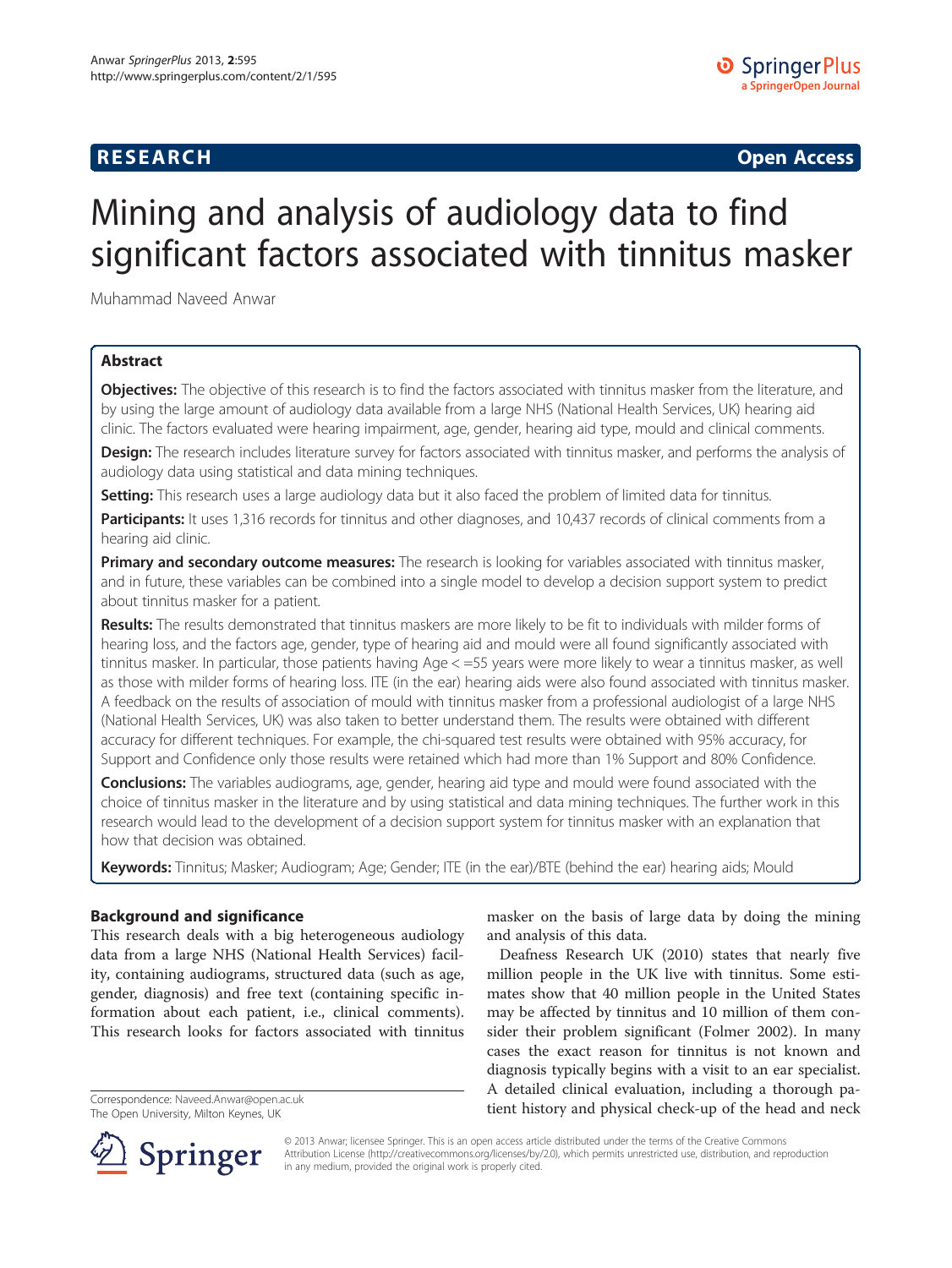together with the different nerves in that region, and audiometric testing are performed by the doctor for the diagnosis of tinnitus and its causes. For example, ear wax, ear infection, and vestibulocochlear nerve (auditory nerve) that controls the sense of hearing and balance are checked. A detailed audiogram is also taken. Some tinnitus may be caused by neurologic, metabolic, or psychogenic disorders (Crummer and Hassan [2004](#page-9-0)). Depending on the type of tinnitus, either a special audiogram known as an auditory brainstem response (ABR) (a test that gives information about the inner ear (cochlea) and brain pathways for hearing) or a brain scan such as a magnetic resonance imaging (MRI) scan or computerised tomography (CT) may also be taken. In a few cases, blood pressure and possibly blood tests for hyperthyroidism (a condition that the thyroid gland makes too much thyroid hormone) are also performed. In a very few cases, a spinal tap procedure is used to find the fluid pressure in the skull and spinal cord. In the section below, some of the causes and problems associated with tinnitus and its treatment found in previous audiology research are described.

#### Tinnitus causes

Tinnitus can be caused by different factors including exposure to loud noises, head trauma, and a variety of diseases (Snow [2004](#page-9-0)). Tinnitus can be induced in 94% of the population by a few minutes of sound deprivation (Heller and Bergman [1953](#page-9-0)). Tinnitus can cause severe emotional distress to patients (Andersson and McKenna [1998](#page-8-0)), and results in disturbing the life of a person. Below are some of the causes of tinnitus found in the audiology literature:

#### Hearing impairment

Tinnitus is found to be highly correlated with hearing impairment and severity of impairment (Davis [1989\)](#page-9-0). It has also been found that high frequency hearing loss is a predictor of tinnitus (Jakes and Stephens [1987\)](#page-9-0). In the given audiology data, it was found that patients with mild to moderate hearing loss group were more likely to have tinnitus and be using a masker, and also in this group patients were more concerned with tinnitus than the hearing loss.

#### Age

The likelihood of having tinnitus increases with age and about 30% of the population affected with tinnitus have been found to be over 55 years of age (Lockwood et al. [1998](#page-9-0)). In a previous research on a large audiology data, it was found that patients having age less than or equal to 54 (i.e.,  $Age \le 54$ ) were less likely to have tinnitus (Anwar et al. [2011](#page-9-0)).

#### Gender

It is reported that women with tinnitus seem to report more psychological distress, though the exact cause of this gender difference is not well understood (Dineen et al. [1997](#page-9-0)). In a study on tinnitus and hearing loss in Sweden, Brunnberg et al. [\(2008\)](#page-9-0) found a gender difference in hard-of-hearing 15–16-year-old young students, but they did not find the gender difference in students with normal-hearing and having tinnitus. In a previous study on a large audiology data, there was no association found of gender with tinnitus (Anwar et al. [2011\)](#page-9-0). Miekle and Griest [\(1989\)](#page-9-0) found that more male tinnitus sufferers had histories of noise exposure than women, and that women have a greater tendency to report tinnitus on both sides (as opposed to in one ear only) than men.

#### Tinnitus treatments and problems associated with them

Jastreboff and Hazell [\(2004\)](#page-9-0) described tinnitus treatment a promising, expensive and complex that may span from several months to a couple of years. It is described in the literature that there is neither any cure for tinnitus (Vio and Holme [2005](#page-9-0); Gander et al. [2011\)](#page-9-0) nor any licensed medications for minimising its symptoms (Vio and Holme [2005\)](#page-9-0). For example, there is no Food and Drug Administration (FDA) or European approved drug specifically for treating subjective tinnitus (Langguth et al. [2009\)](#page-9-0). The reason for this is the heterogeneity observed in the tinnitus population (Moller [1997](#page-9-0); Landgrebe et al. [2010](#page-9-0)), so there is no single theory, model or hypothesis that explains the presence of tinnitus in all those affected (Baguley and McFerran [2002](#page-9-0)). Gander et al. [\(2011\)](#page-9-0) mentioned that there are no comprehensive surveys about tinnitus referral systems from the clinician's perspective. Thus, most of the tinnitus treatment options are mainly for lessening or managing the existing symptoms of tinnitus by making them less distressing (Jastreboff and Hazell [2004;](#page-9-0) Vio and Holme [2005](#page-9-0)). Landgrebe et al. [\(2010\)](#page-9-0) mentioned that one of the major problems of tinnitus research is that it is a subjective experience (like pain) and cannot be measured by using objective measurement methods. For these reasons, it is difficult to predict who will suffer from tinnitus (Tyler and Stouffer [1989\)](#page-9-0). Tinnitus can only be quantified by using self-rating questionnaires. It is noted that an important factor for effective management of tinnitus patients is a quick process of triage and referral to an appropriate professional (Gander et al. [2011](#page-9-0)).

The fitting of masking devices plays an important part in the management of the many different forms of tinnitus (Hazell et al. [1985;](#page-9-0) Henry et al. [2004\)](#page-9-0). Tinnitus maskers are small devices worn like hearing aids. They give relief from tinnitus by giving out a "white noise" or an ultra-sonic signal to cover up the internal sounds heard. Tinnitus masking has been in use as a clinical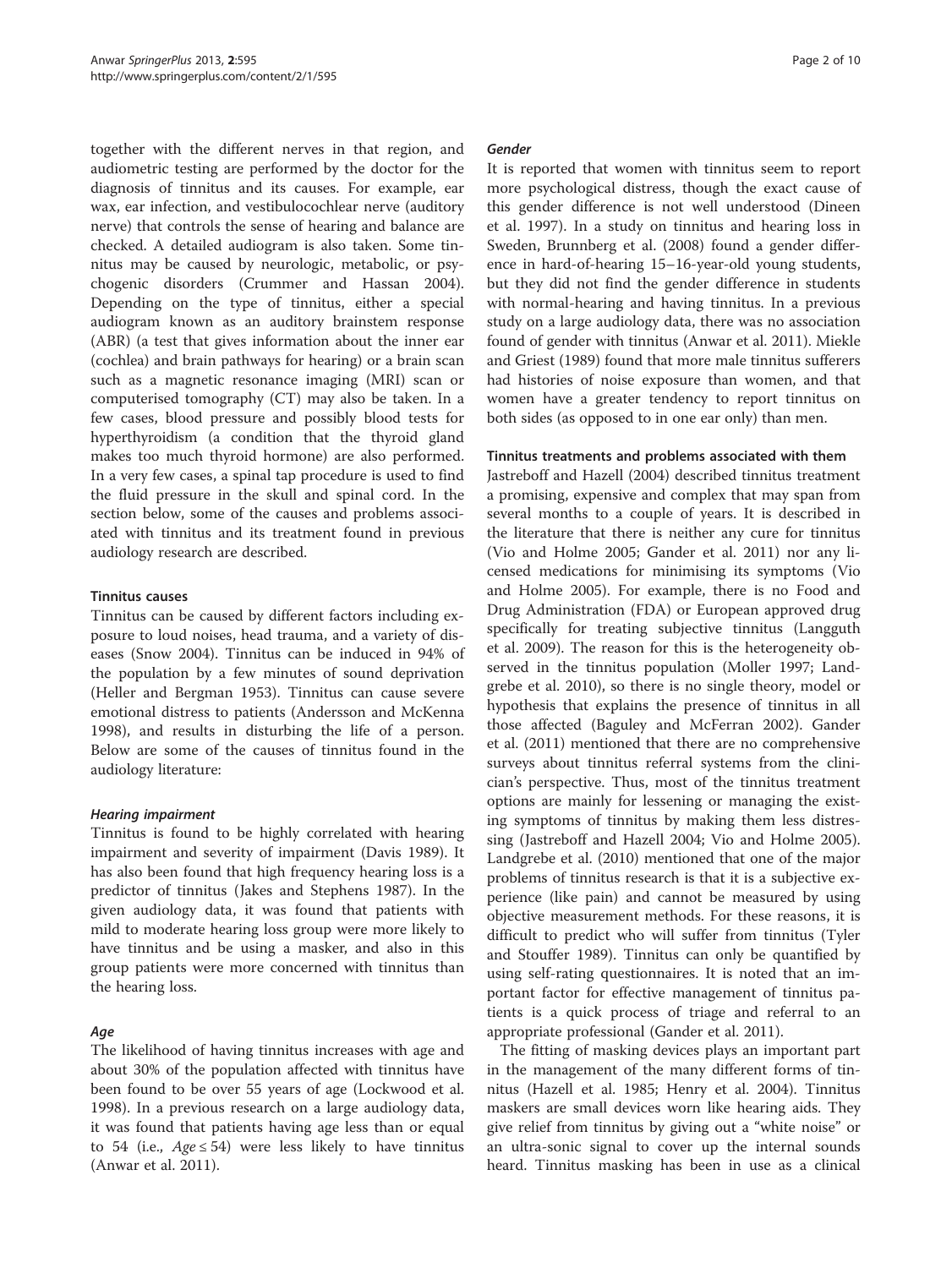<span id="page-3-0"></span>technique since 1976 (Vernon [1976\)](#page-9-0). There are no harmful effects of masking on hearing (Hazell et al. [1985](#page-9-0)). The other treatments that are useful in the management of tinnitus are as follows:

- Hearing aids are found to give masking relief for about 12% of tinnitus patients (Vernon [1988](#page-9-0)). But in a recent study it was found that tinnitus patients with hearing aids report slightly fewer benefits and more problems with their hearing aids particularly for background sounds and intolerance of sounds (Andersson et al. [2011](#page-8-0)).
- On some occasions, when none of the other treatments is effective for tinnitus, surgery is advised to produce relief from severe effects of tinnitus. These cases are because of injuries in the inner ear and are generally related with severe or total deafness. These surgical procedures require a high degree of technical skill.
- TRT (Tinnitus Retraining Therapy) is another method of tinnitus treatment (Jastreboff and Jastreboff [2000](#page-9-0)). Its primary objective is to facilitate habituation to tinnitus (Henry et al. [2002;](#page-9-0) [2004](#page-9-0)). This method was first described in 1990, and is based on a neurophysiological model of tinnitus (Jastreboff [1990\)](#page-9-0). It combines medical evaluation, counselling and sound therapy for the management of tinnitus to help the majority of tinnitus patients (Zhang et al. [2011](#page-9-0)).
- Tinnitus counselling is designed to enable the understanding of tinnitus to deal with it efficiently. It is usually conducted by hearing therapists. It is a discussion therapy that helps the patient to understand in detail about tinnitus and the methods to cope with it. Discussing tinnitus makes one understand more about it and possibly lessens its effect.
- Cognitive behavioural therapy (CBT) is related to many therapies that aim to deal with issues such as nervousness, sadness and post-traumatic stress disorder (PTSD). In the daily lives of people emotions affect their behaviour, and this is the basis of CBT. For example, a patient having a lack of information about tinnitus might have ideas that would make him more nervous and upset. But in reality these ideas are false and giving the correct information about tinnitus might help to improve the condition.
- Self-help techniques, such as taking rest, listening to music and joining tinnitus support groups, are also important for people for dealing with their tinnitus. For example, anxiety can increase tinnitus, therefore doing exercise regularly such as meditation or yoga might reduce tinnitus. Joining a tinnitus support group also gives the opportunity to share tinnitus

experience with other tinnitus sufferers, which can also prove helpful by giving more understanding of tinnitus and how to better deal with it.

The minimal masking level (MML) of tinnitus is a possible predictor of acceptance of tinnitus masker treatment and also a measure of treatment success (Vernon et al. [1990;](#page-9-0) Jastreboff et al. [1994\)](#page-9-0). The Beck Depression Inventory (BDI) is also used as a measure of depression (Beck et al. [1961\)](#page-9-0). It uses a self-report instrument to measure the level of depression in tinnitus patients (Andersson and McKenna [1998;](#page-8-0) Kirsch et al. [1989\)](#page-9-0). The higher the total scores of the responses, the greater the signs of depression.

#### Tinnitus maskers

One interesting and strange distinction among tinnitus patients regarding the effect of background noise for treating the tinnitus is that noise makes tinnitus worse for some patients but reduces tinnitus for others (Stouffer and Tyler [1990](#page-9-0); Tyler and Baker [1983\)](#page-9-0). It is important to provide careful counselling and follow up in order to obtain optimal results, when fitting a device, masker, aid or combination instrument (Hazell and Wood [1981](#page-9-0)). Maskers are often more effective than hearing aids (Hazell et al. [1985](#page-9-0)), though hearing aids have been reported to provide masking relief for about 12% of tinnitus clinic patients (Vernon [1988](#page-9-0)). Opinion about the effectiveness of maskers in the management of tinnitus varies as 71-88% of masker users and 53-68% of hearing aid users found their instrument helpful when tinnitus was troublesome (Coles and Hallam [1987\)](#page-9-0). A study on a group of tinnitus patients found that in the long term 45% of tinnitus patients used maskers with or without hearing aids, and 35% used hearing aids alone (Stephens and Corcoran [1985](#page-9-0)). Another study performed initial investigations on the effectiveness of various sounds which were composed to provide tinnitus relief as compared to broadband or spectrally shaped noise, the two bands of noise commonly used in clinics, and it was found that those specially designed sounds were more effective than the typically used sounds (Henry et al. [2004\)](#page-9-0). Masking for speech tests commonly uses white noise (actually broadband noise), pink noise, speech-shaped noise, or multitalker babble (Gelfand [2009](#page-9-0)). Broadband noise contains a wide range of frequencies, i.e. upwards of several octaves. White noise is a broadband noise which offers equal energy in all frequencies. Pink noise features less energy in the higher frequencies (above 8000 Hz) and is the noise that most mimic day to day living. Speech shaped noise has a spectrum that approximates of the long-term spectrum of speech. Multitalker babble is made by recording the voices of many people who are talking simultaneously, resulting in an unintelligible babble.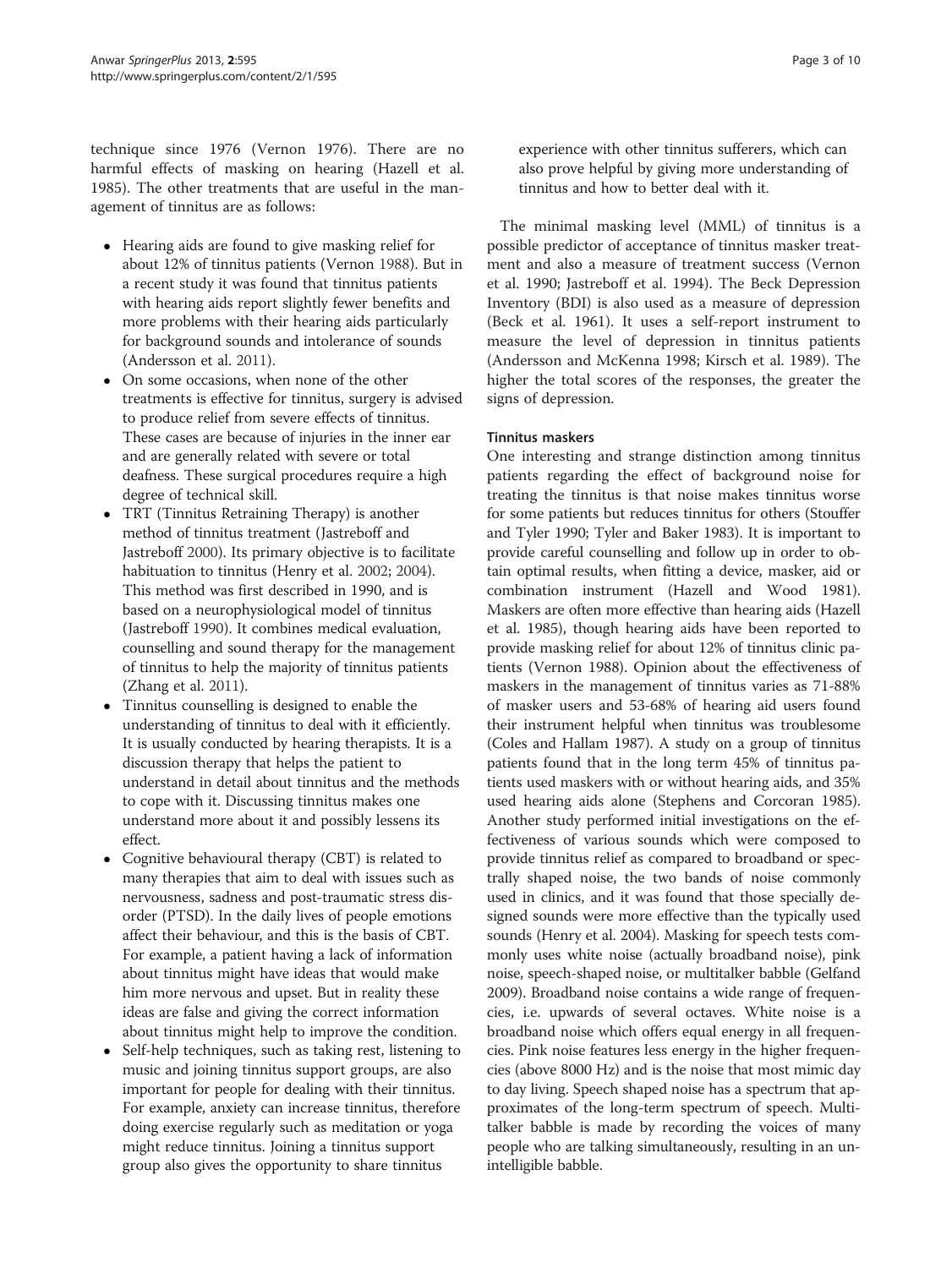<span id="page-4-0"></span>The choice of different masking devices in various studies is rarely specified as this is often based on their local availability and the clinician's link with the different manufacturers rather than on any scientific appraisal (Hazell et al. [1985](#page-9-0)). There are two types of masking: continuous (subdivided into complete and partial masking) and inhibitory. In continuous complete masking, the noise "covers up" the tinnitus so that it is not audible while the masker is in use (Coles and Hallam [1987](#page-9-0); Newman and Sandridge [2006](#page-9-0)). Its applicability depends on the noise having a more acceptable quality then the tinnitus. The complete masking phase is only recommended for patients requiring immediate relief (Newman and Sandridge [2006](#page-9-0)). For all other patients, partial masking is the recommended initial phase for sound therapy. In partial masking, a masker is used to deliver such a lowlevel background sound at level a slightly below the tinnitus, which facilitates tinnitus habituation (Newman and Sandridge [2006](#page-9-0)). Inhibitory masking is an alternative to continuous masking, as its frequency-specificity is much greater than for continuous masking (Coles and Hallam [1987\)](#page-9-0). In this research, the audiology database has the records of different types of maskers prescribed to patients, and it was found that patients classified in moderate to severe hearing loss group were less likely to have tinnitus masker which is described later in the section of "Clusters of audiology data for tinnitus masker".

#### Problems with Tinnitus studies–small samples of tinnitus data

Landgrebe et al. [\(2010](#page-9-0)) mentioned that many clinical studies of tinnitus have used small patient samples, which makes it difficult to find the forecasters of treatment response for the various methods. They further stated that there is limited inter-study comparison due to various procedures used for the assessment of tinnitus and their varying outcome elements. Because of these reasons there is a need for a global repository of tinnitus patients who have undertaken certain treatments, and are assessed during the course of this treatment with standardised instruments such as, psychoacoustic measures and questionnaires. This repository has been constructed by the Tinnitus Research Initiative (TRI) database project (Tinnitus Research Initiative, [2013](#page-9-0)), which is also discussed in the paper by Landgrebe et al. ([2010](#page-9-0)). The main purposes of this database are: to collect a standardised set of data on patient characteristics, treatments, and outcomes from tinnitus patients consulting specialized tinnitus clinics all over the world (currently 19 centres in 11 countries), outlining various subtypes of tinnitus from the data that has been collected at these centres, and discovering forecasters for individual treatment response based on the clinical profile. This database started in 2008 and now it contains the data of almost 3000 patients. It is anticipated that the number of centres will increase and this will grow the patient data quickly, so that this global database will help the research in future and will add to the expansion of patients' treatment on the basis of facts.

Another repository, which in fact was the first attempt at systematically collecting tinnitus patient related data and making it freely available was the web-based Oregon Tinnitus Data Archive (Meikle [1997](#page-9-0)) [http://](http://www.tinnitusarchive.org/) [www.tinnitusarchive.org/](http://www.tinnitusarchive.org/) (Accessed 7 November 2013). This database contains a statistical overview of past and present status of patients' tinnitus data (such as patients' age as a frequency histogram, comparison of the mean audiograms for different groups of patients), various outcomes of tinnitus examinations (such as, sound frequency equal to the perceived pitch of a patient's tinnitus), audiological examinations (such as, hearing levels), and demographic information for 1630 patients with tinnitus who were examined at Tinnitus Clinic of the Oregon Hearing Research Center, Department of Otolaryngology, Oregon Health & Science University, between 1981 to 1994. This database was created for classifying and preparing different studies of tinnitus causes, for research on the tinnitus affected population such as assessing and managing tinnitus. The existence of this database has contributed much towards the understanding of tinnitus (Folmer and Griest [2003](#page-9-0)) but there are limitations to it (Landgrebe et al. [2010](#page-9-0)), such as it contains only cross-sectional data, i.e., does not inform about the relation between specific tinnitus features and the outcomes of specific treatment methods for tinnitus. This database has highly selected patient data and does not contain any validated measures for the severity of tinnitus. This database was last updated in 1994.

This research is based on a large data from a hearing aid clinic. It contains 180,000 individual records covering more than 23,000 different patients. This data is unique in that it has both types of hearing aids that is BTE (behind the ear) and ITE (in the ear) prescribed to patients as ITE hearing aids are generally not available on NHS, UK. The factors found in the literature for tinnitus masker are audiograms, age, gender and hearing aid type. These factors along with other factors–mould and comment texts, are also available in the available audiology data. All the available records in the database for each field (factors mentioned above) under study were

Table 1 Class exemplars of each cluster of right ear air conduction frequencies for records recording the presence of tinnitus with or without a masker

|           | ac250 | ac500 | ac1K  | ac2K  | ac4K  | ac8K  |
|-----------|-------|-------|-------|-------|-------|-------|
| $\bigcap$ | 6234  | 62.57 | 63.55 | 67.34 | 77.57 | 83.50 |
| C)        | 21 17 | 17.66 | 1709  | 20.27 | 34.57 | 42.50 |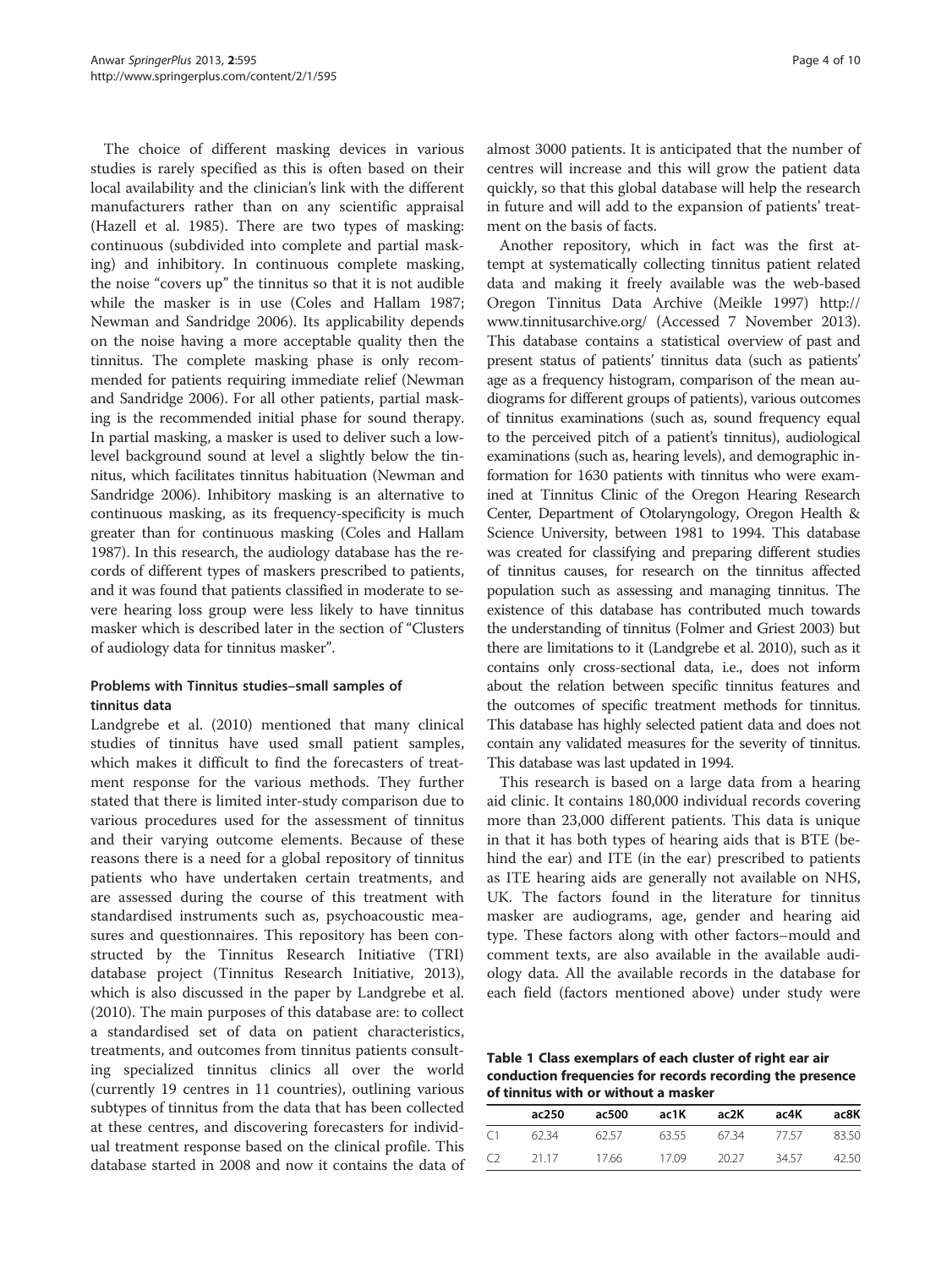<span id="page-5-0"></span>Table 2 Class exemplars of each cluster of right ear air conduction frequencies for comments text

|           | ac250 | ac500 | ac1K  | ac2K  | ac4K  | ac8K   |
|-----------|-------|-------|-------|-------|-------|--------|
|           |       |       |       |       |       |        |
| $\bigcap$ | 73.66 | 73.00 | 74.99 | 80.48 | 91.08 | 108.21 |
| C         | 35 17 | 33.56 | 35.87 | 43.26 | 55.90 | 66.50  |

used for tinnitus with/without masker, keeping the criterion that none of the field values should be empty. Although, this research uses a large audiology data but it also faced the problem of limited data for tinnitus, as there were only 1,316 records for tinnitus and other diagnosis.

#### **Objective**

The objective of this research is to find the factors associated with tinnitus masker from the literature, and by using the large amount of audiology data available from a large NHS, UK hearing aid clinic.

#### Materials and methods

This large audiology data contains two types of data about tinnitus that is, one of the diagnosis types given in the diagnosis field is "tinnitus", and there is also a "masker" field where the type of tinnitus masker prescribed (if any) is recorded, in this study for processing the data for masker field only the presence or absence of masker is considered. It is important to mention that this audiology data was anonymised as there were NO actual patient ids, names, addresses and phone numbers given. Thus, no actual patient can be traced down.

#### Clusters of audiology data for tinnitus masker

The [background and significance](#page-0-0) section discussed a number of causes and problems related to tinnitus and maskers. Tinnitus causes such as hearing impairment, age and gender have been found in the literature and these factors will also be used in this study. The most common treatment for tinnitus is the use of a masker. Since this large database includes both which patients were diagnosed with tinnitus and which were fitted with a tinnitus

Table 3 Observed and expected frequencies for right ear tinnitus with/without masker

| <b>Tinnitus</b> | Cluster 1 | Cluster 2 | <b>Row total</b> |
|-----------------|-----------|-----------|------------------|
| With masker     | 40        | 391       | 431              |
|                 | (65.58)   | (365.42)  |                  |
|                 | [654.27]  | [654.27]  |                  |
| Without masker  | 133       | 573       | 706              |
|                 | (107.42)  | (598.58)  |                  |
|                 | [654.27]  | [654.27]  |                  |
| Column Total    | 173       | 964       | 1137             |

|  |  |  | Table 4 Overall $\chi^2$ |  |
|--|--|--|--------------------------|--|
|--|--|--|--------------------------|--|

|                                       | freedom (df) |                          |
|---------------------------------------|--------------|--------------------------|
| Tinnitus with or without masker 18.95 |              | P < 0.001                |
| 4243.87                               | 668          | P < 0.001                |
|                                       |              | Overall $x^2$ Degrees of |

masker, these fields can act as the gold standard for finding significant variables associated with tinnitus masker.

Clustering of hearing aid patient audiograms was performed on right ear air conduction (ac) frequencies from 250 to 8000 Hz (given in Tables [1](#page-3-0) and [2](#page-4-0)) by using the k-means algorithm on 10,437 and 1,316 records with comments text and diagnosis (tinnitus and Others) respectively. The two main clusters were found for two sets of records, those for which the diagnosis field was filled in, and those for which the comment text field was filled. In each case the class exemplar (cluster centroid) of each cluster, being the mean of the audiograms contained within each cluster, was calculated (including only tinnitus diagnosis), as shown in Tables [1](#page-3-0) and [2.](#page-4-0) In Table [1,](#page-3-0) cluster 1 (or C1) corresponds to "moderate to severe hearing loss" and cluster 2 (or C2) corresponds to "normal or near-normal hearing" for tinnitus with or without a masker. In Table [2,](#page-4-0) the class exemplars show that cluster 1 (or C1) consists of patients with "severe hearing loss" and cluster 2 (or C2) consists of patients with a "mild to moderate hearing loss" for comment text/clinical comments.

The Chi-squared test is a simple way to provide estimates of quantities of interest and related confidence intervals (Altman [1991](#page-8-0)). It is a measure of associations between variables (such as the fields of the tables in a relational database) where the variables are nominal and related to each other (Lucy [2005\)](#page-9-0). The Chi-squared test is popular in the medical domain because of its simplicity. It has been used in pharmacology to classify text according to subtopics (Oakes et al. [2001\)](#page-9-0). The resulting chi-squared value is a measure of the differences between a set of observed and expected frequencies within a population, and is given by the formula:

$$
X^{2} = \sum_{i=1}^{r} \sum_{j=1}^{c} \frac{(O_{ij} - E_{ij})^{2}}{E_{ij}}
$$
(1)

where r is the number of unique terms in a particular field of the patient records such as Tinnitus with/

Table 5 Clusters for the records with tinnitus with or without masker field with positive and negative keywords

| Positive keywords | Negative keywords    |
|-------------------|----------------------|
| Not found         | Tinnitus with masker |
| Not found         | Not found            |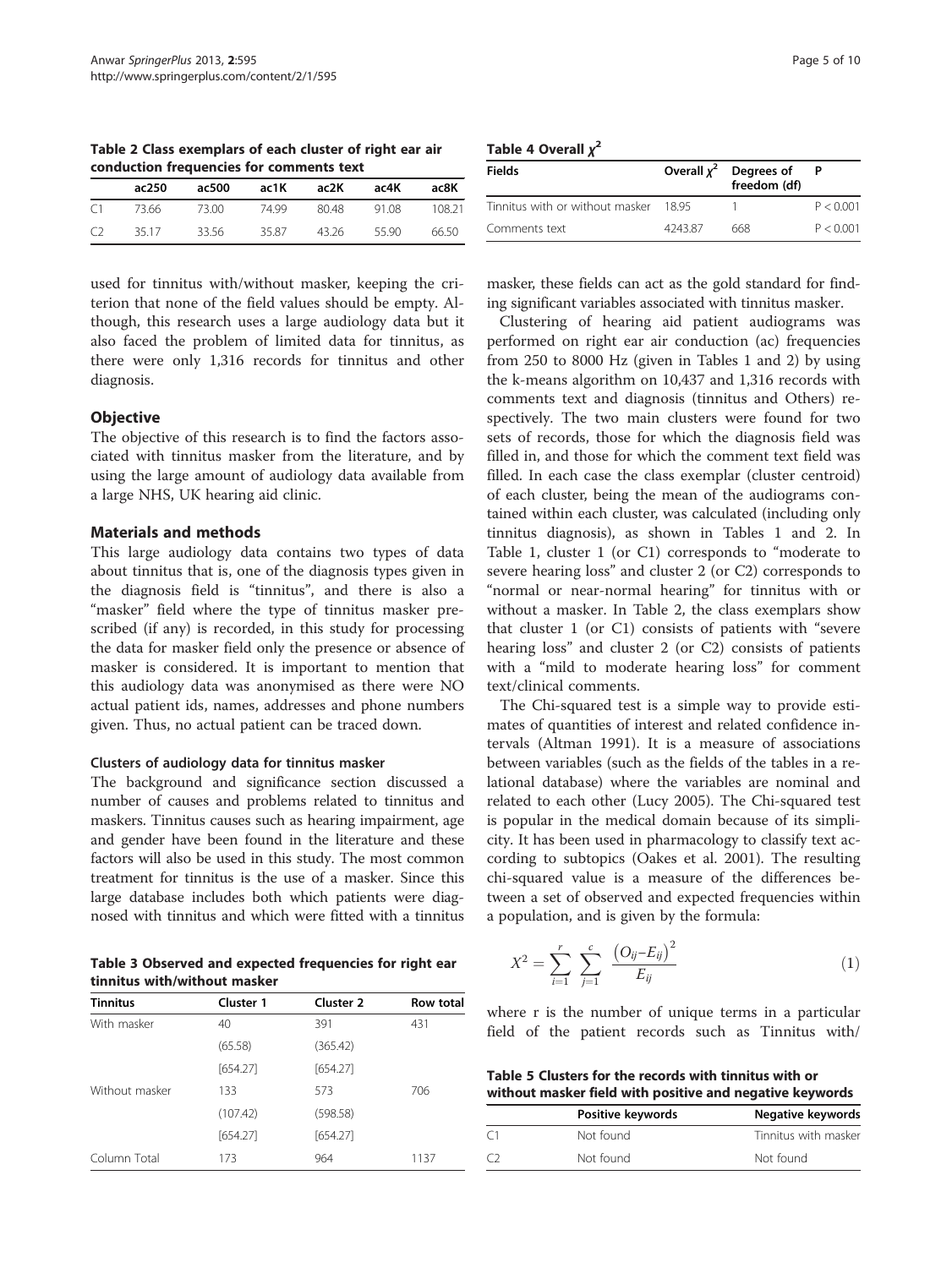<span id="page-6-0"></span>Table 6 Clusters for the records with text field (comments text) with positive and negative keywords

| Positive keywords                                                                                  | Negative keywords                                                                                                       |
|----------------------------------------------------------------------------------------------------|-------------------------------------------------------------------------------------------------------------------------|
| audio, mould, be34, be52, be36, unmask, be54, sil, ref, tsa, qp, ca,<br>OTHERS, rt, suitabl, be201 | masker, rev, tinnitu, appt, fta, help, review, aid, further, nfa, progress,<br>2000, ok, canc, counsel, cope, 2001, dna |
| masker, rev, tinnitu, appt, fta, help, review, aid, further, nfa                                   | audio, mould, be34, be52, be36, unmask, be54, sil, ref                                                                  |

without masker, corresponding to rows in Table [3](#page-4-0). c is the number of categories in the data (such as clusters) corresponding to columns in Table [3](#page-4-0).

Table [3](#page-4-0) is the table produced for tinnitus with masker occurring in the masker field where cluster 1 represents "moderate to severe hearing loss" and cluster 2 represents "normal or near-normal hearing". In Table [3](#page-4-0), Observed frequencies appear at the top of each cell, Expected frequencies are in ( ), and (Observed frequency – Expected frequency)<sup>2</sup> values are shown in [ ]. For example, if 40 of the masker fields of the records of patients in cluster 1 contained "masker", a value of 40 was recorded for masker being associated with that cluster. These values were the "observed" values, denoted  $O_{ii}$  in the formula above. The corresponding "expected" values  $E_{ii}$  were found by the formula:

Row total 
$$
\times
$$
 Column total/Grand Total (2)

The row total for "tinnitus with masker" is the total number of times "masker" was prescribed to patients in the two clusters =  $40 + 391 = 431$ . The column total for cluster 1 is the total number of patients assigned to cluster 1 over all tinnitus patients = 173. The grand total is the total number of patient records in the study = 1137. Thus the "expected" (in this case  $E_{ii} = E_{11}$ ) number of 'tinnitus with masker' in cluster 1 was 431 \* 173 / 1137 = 65.58. The significance of this is that the observed value is less than the expected value, suggesting that there is a negative degree of association between the "tinnitus with masker" and the severe hearing loss cluster. The remainder of the test is then performed to discover if this association is statistically significant. Next the  $O_{ij}$  and  $E_{ij}$  values were used to calculate an overall chi-squared value for the relationship between "tinnitus with masker" and cluster, using the Eq. [1](#page-4-0) in Table [4.](#page-4-0) From this data it could be shown with 99.9% confidence, that these keywords were not randomly

Table 7 Overall  $\chi^2$  with tinnitus with/without masker

| <b>Fields</b> | Overall $\chi^2$ | Degrees of<br>freedom (df) | Ρ            |
|---------------|------------------|----------------------------|--------------|
| Age           | 11.31            |                            | P < 0.001    |
| Comments text | 416.49           | 83                         | P < 0.001    |
| Gender        | 0.02             |                            | $P = 0.8875$ |
| BTE/ITE aid   | 17.16            |                            | P < 0.001    |
| Mould         | 93.16            |                            | P < 0.001    |

distributed, and that some keywords definitely are more associated with some clusters.

The words most typical and atypical of each cluster are shown in Tables [5](#page-4-0) to [6](#page-5-0). These automatically discovered words provided a suitable set of both positive and negative labels for each of the clusters. The labels seem intuitively reasonable. For example, in Table [5,](#page-4-0) "tinnitus with masker" is found to be atypical of moderate to severe hearing loss cluster, means patients having moderate to severe hearing loss were not using tinnitus masker. This is a common finding in audiology clinics that for severe hearing loss patients, masker might be of no use because they are unable to hear it. In Table [6,](#page-5-0) it appeared that the patients in cluster 2, the mild to moderate hearing loss group, were more concerned about tinnitus (ringing in the ears) than hearing loss. Thus the words tinnitus and masker (a device using the sound to provide an immediate sense of palliative relief from tinnitus) were typical of this cluster and also are atypical of cluster 1, the severe

|                                                | Table 8 Categories with positive and negative keywords |
|------------------------------------------------|--------------------------------------------------------|
| in records with a tinnitus with/without masker |                                                        |

|                         | Positive keywords | Negative keywords |
|-------------------------|-------------------|-------------------|
| Age $< = 55$            | $\ast$            | ⋇                 |
|                         | Not found         | Not found         |
| Age > 55                | $\ast$            | ₩                 |
|                         | Not found         | Not found         |
| Tinnitus without masker | **                | **                |
|                         | counsel, tinnitu  | Not found         |
|                         | ***               | ***               |
|                         | Not found         | Not found         |
|                         | ****              | ****              |
|                         | 2107              | <b>N8</b>         |
| Tinnitus with masker    | **                | **                |
|                         | masker            | counsel, tinnitu  |
|                         | ***               | ***               |
|                         | Not found         | <b>BTE</b>        |
|                         | ****              | ****              |
|                         | <b>N8</b>         | 2107              |
| Male                    | $*$               | ₩                 |
|                         | Not found         | Not found         |
| Female                  | $*$               | ⋇                 |
|                         | Not found         | Not found         |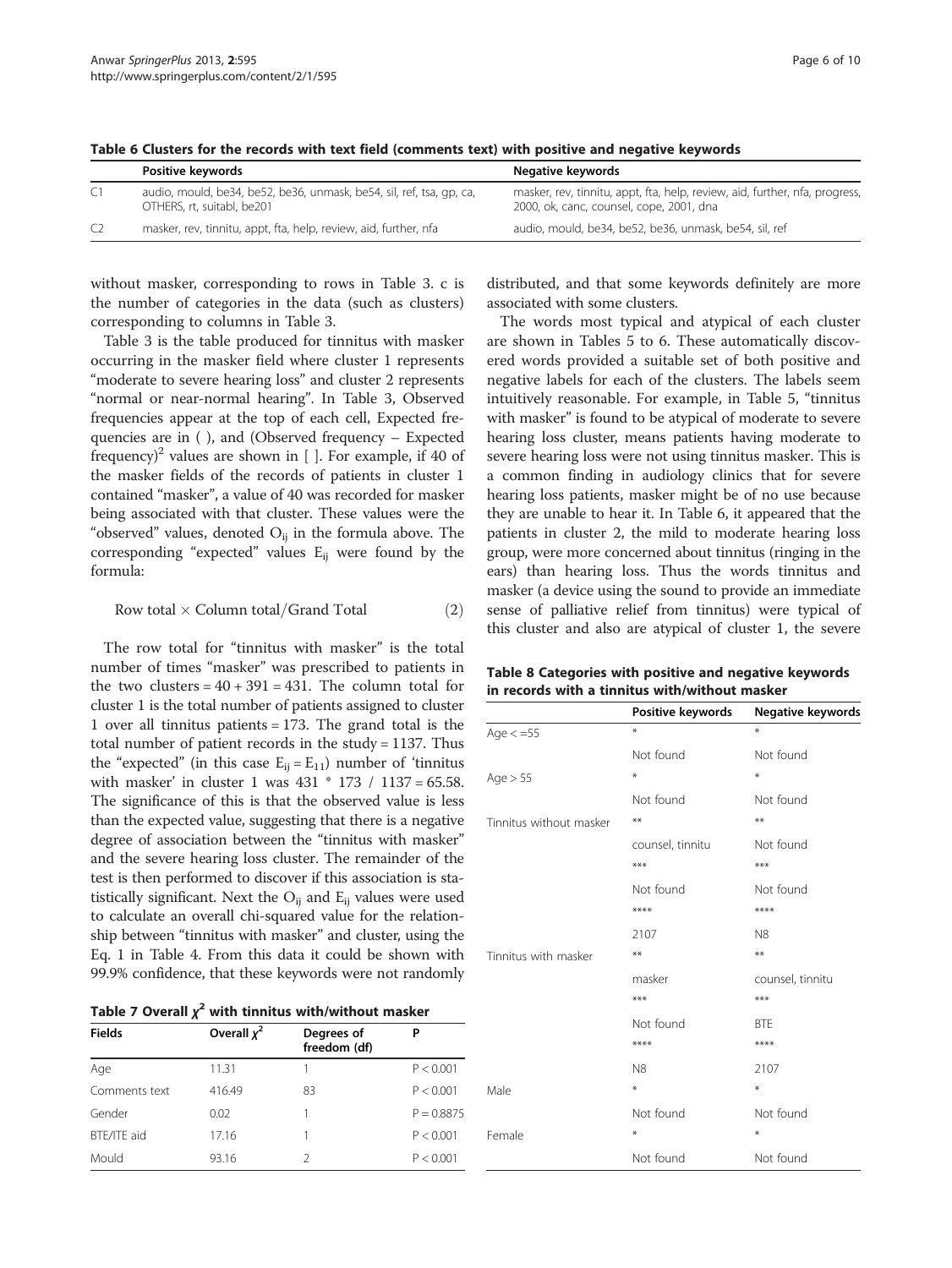| <b>Tinnitus</b> | Severe hearing<br>loss cluster (P) | Normal or near-normal<br>hearing loss cluster (P) | Severe hearing<br>loss cluster (A) | Normal or near-normal<br>hearing loss cluster (A) | Yule's O |
|-----------------|------------------------------------|---------------------------------------------------|------------------------------------|---------------------------------------------------|----------|
| With masker     | 4(                                 | 391                                               | 33                                 | 573                                               | $-0.39$  |
| Without masker  |                                    | 573                                               | 40                                 | 391                                               | 0.39     |

<span id="page-7-0"></span>Table 9 Yule's Q for tinnitus with/without masker and mild-to-moderate hearing loss cluster/normal or near-normal hearing loss cluster

hearing loss group. Similarly, in (Table [6](#page-5-0)) cluster 1, the atypical words "canc" (cancelled) and "dna" (did not attend) show that patients with severe hearing loss were less likely to cancel (or simply fail to attend) their appointments. "Tinnitus" appears as "tinnitu" and "Suitable" appears as "suitabl" in Table [6,](#page-5-0) since all the text was passed through Porter's (Porter [1980\)](#page-9-0) stemmer for the removal of grammatical endings.

#### Chi-squared and associations in tabular audiology data for tinnitus masker

The Chi-squared test can show the existence of associations in the data, and other association measures based on the contingency table can be used to measure the strength of the relationship between the variables in medical data. Support and confidence are measures of the interestingness of associations between variables (Ordonez et al. [2006;](#page-9-0) Bramer [2007](#page-9-0)). They show the usefulness and certainty of discovered associations. Strong associations are not always interesting, because support and confidence do not filter out uninteresting associations (Han and Kamber [2006\)](#page-9-0). Thus, support and confidence in the medical domain should be augmented by chi-squared  $(\chi^2)$ .

#### Discovery of associations with the Chi-squared test tables

The associations of each of the variables (age, comments text, gender, ITE/BTE aid and mould) with "tinnitus with masker" are shown in Table [7](#page-5-0) with their overall chi-squared values. In Table [8,](#page-5-0) typical and atypical keywords found for tinnitus masker associated with variables mentioned above are given, where \*, \*\*, \*\*\* and \*\*\*\* denote a "tinnitus masker", "comments text", "ITE/BTE hearing aid" and "mould" categories respectively. For example, in Table [8](#page-5-0) keywords "tinnitu" for "tinnitus" and "counsel" were found associated with tinnitus without masker that is, tinnitus suffering patients who are NOT using masker were counselled on tinnitus. Mould "N8"

Table 10 Yule's Q for ITE/BTE aid and tinnitus with/without masker

| Hearing With |    | Without | With<br>aid type masker (P) masker (P) masker (A) masker (A) | Without | Yule's O |
|--------------|----|---------|--------------------------------------------------------------|---------|----------|
| ITF          | 67 | 101     | 15                                                           | 82      | በ 57     |
| <b>BTF</b>   | 15 | 82      | 67                                                           | 101     | $-0.57$  |

was found associated with tinnitus masker and mould "2107" for people with tinnitus but not using masker. It is important to mention that BTE aids were found atypical with tinnitus masker.

An audiologist from a large NHS facility said that the "N8" mould is an open fitting ear mould which doesn't obstruct the ear canal, so allows natural hearing to complement output from the hearing aid and is required when there is a small or no hearing loss, for example, in tinnitus maskers. Patients with significant hearing loss with tinnitus are generally given hearing aids and the environmental sounds picked up will mask the tinnitus. Hence there is a high correlation between "N8" mould and tinnitus masker.

#### Measures of association (Yule's Q) in categorical audiology data for tinnitus masker

The Chi-squared test informed about the presence of an association, while Yule's Q produces the strength and direction of the association. Yule's Q is in the range -1 to +1, where the sign indicates the direction of the relationship and the absolute value indicates the strength of the relationship. In Tables [9](#page-6-0), [10, 11,](#page-6-0) 12, Yule's Q values for tinnitus with/without masker and severe hearing loss cluster/mild-to-moderate hearing loss cluster, hearing aid type, age and gender are given. The symbols "(P)" and "(A)" in tables, stand for present and absent. In Table [10](#page-6-0), a Yule's Q value of 0.57 shows that there is a positive association between the ITE aid and tinnitus with masker, which could be related with the results found in Table [8](#page-5-0) above, that BTE aids were atypical of tinnitus with masker. In Table [11](#page-6-0), there was a weak positive association of "tinnitus with masker" with Age < =55, meaning that patients of Age < =55 having tinnitus tended to use a masker, while patients of Age > 55 having tinnitus tended not to use a masker.

Table 11 Yule's Q for tinnitus with/without masker and age

| <b>Tinnitus</b>   | (P)  | (P) | Age $\lt$ =55 Age > 55 Age $\lt$ =55 Age > 55 Yule's Q<br>(A) | (A) |         |
|-------------------|------|-----|---------------------------------------------------------------|-----|---------|
| With masker 240   |      | 182 | 328                                                           | 377 | 0.20    |
| Without<br>masker | -328 | 377 | 240                                                           | 182 | $-0.20$ |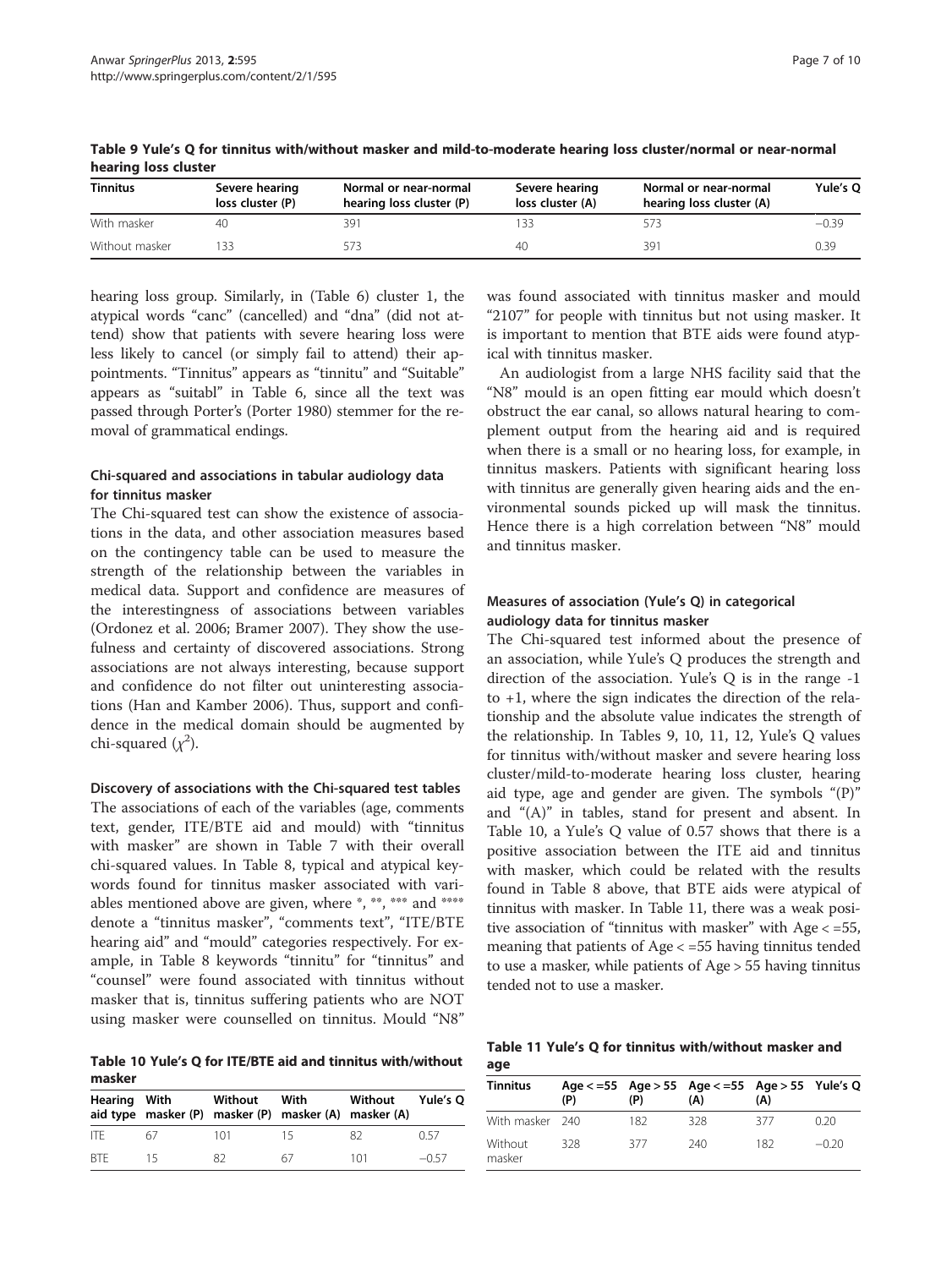<span id="page-8-0"></span>Table 12 Yule's Q for tinnitus with/without masker and gender

| <b>Tinnitus</b>   |     |     |     | Male (P) Female (P) Male (A) Female (A) Yule's Q |         |
|-------------------|-----|-----|-----|--------------------------------------------------|---------|
| With masker 246   |     | 206 | 396 | 337                                              | 0.01    |
| Without<br>masker | 396 | 337 | 246 | -206                                             | $-0.01$ |

Table 14 Support and confidence for tinnitus with/without masker and age

|                 | Age $< = 55$ |            | Age $> 55$ |            |
|-----------------|--------------|------------|------------|------------|
| <b>Tinnitus</b> | Support      | Confidence | Support    | Confidence |
| With masker     | O 21         | 0.42       | 0.16       | 033        |
| Without masker  | 0.29         | 0.58       | 033        | 067        |

#### Support and confidence for tinnitus masker associations

Support and confidence are measures of the interestingness of a rule. Support reflects the usefulness of a rule, and confidence its certainty (Han and Kamber [2006](#page-9-0)). To find the significant associations, the criteria that support is more than or equal to a minimum threshold values called minsup, which is typically 0.01 (or 1%) and also confidence is more than or equal to a minimum threshold value called minconf, which is typically 0.8 (or 80%) are used (Bramer [2007](#page-9-0)). So, in Tables [13, 14, 15](#page-7-0) the only rule that meet such criteria is tinnitus masker associated with ITE aid in Table [13](#page-7-0). The Tables [14](#page-7-0) and [15](#page-7-0) do not meet this criterion. For example, the overall chi-squared value 17.16 gave 99% confidence that there is indeed an association between tinnitus with/without masker and BTE/ITE aid (as shown in Table [7\)](#page-5-0). The Yule's Q value of 0.57 for ITE hearing aid and tinnitus with masker (in Table [10\)](#page-6-0) shows that this association is both positive and strong. Rule's support and confidence values of 0.25 and 0.82 (in Table [13\)](#page-7-0) show this association is only moderately useful, but highly certain.

#### Conclusion to tinnitus and maskers

In this research the literature survey to find the factors associated with tinnitus and masker is done, and it also uses a number of statistical and data mining techniques for finding the significant factors associated with tinnitus masker. The first technique applied was k-means clustering on audiograms, which found two clusters for "tinnitus with or without masker" and "comments text". These clusters were also automatically assigned labels that is, keywords associated with each cluster are found, which helps in the interpretation of the cluster. For audiograms k-means clustering method was selected, as it works well with large data and produce quick results. The Chisquared test is used for the discovery of associations for

free text comments, diagnosis, hearing aid type, age and gender. Then the measures of associations for the same factors are calculated using Yule's Q, support and confidence. In fact, significant associations in the heterogeneous audiology data are looked for, with the ultimate aim of looking for factors which patients would most benefit from being fitted with a tinnitus masker.

The clustering was performed on audiograms which produced two main clusters of audiograms. The associations of clusters of audiograms type with tinnitus were confirmed in the section of clustering, and also by literature review in the "[Background and significance](#page-0-0)" section for tinnitus. Thus, it has been demonstrated that the audiogram is a factor influencing the prescription of a tinnitus masker.

In Table 16, the candidate variables associated with tinnitus masker that is "factors influencing the choice of tinnitus masker" and the reasons for choosing them are summarised. These results demonstrated that tinnitus maskers are more likely to be fit to individuals with milder forms of hearing loss, and the factors age, gender, type of hearing aid and mould were all found significantly associated with tinnitus masker. In particular, those patients having Age < =55 years were more likely to wear a tinnitus masker, as well as those with milder forms of hearing loss. ITE (in the ear) hearing aids were also found associated with tinnitus masker. These variables agree fairly well with those factors found in the literature (as given under the heading of "[Tinnitus](#page-1-0) [causes](#page-1-0)"). Thus, the variables were found in the literature and by using statistical and data mining techniques for tinnitus masker.

A feedback on the results of association of mould with tinnitus masker from a professional audiologist of a large NHS (National Health Services, UK) was also taken to better understand them. The results were obtained with

Table 13 Support and confidence for ITE/BTE aid and tinnitus with/without masker

Table 15 Support and confidence for tinnitus with/without masker and gender

|                                                        |     |      | Tinnitus with masker Tinnitus without masker |     |         |  |
|--------------------------------------------------------|-----|------|----------------------------------------------|-----|---------|--|
| Hearing aid type Support Confidence Support Confidence |     |      |                                              |     | Tinnitu |  |
| ITF                                                    | 025 | 0.82 | 0.38                                         | 055 | With m  |  |
| BTF                                                    | 006 | 0.18 | 0.31                                         | 045 | Withou  |  |
|                                                        |     |      |                                              |     |         |  |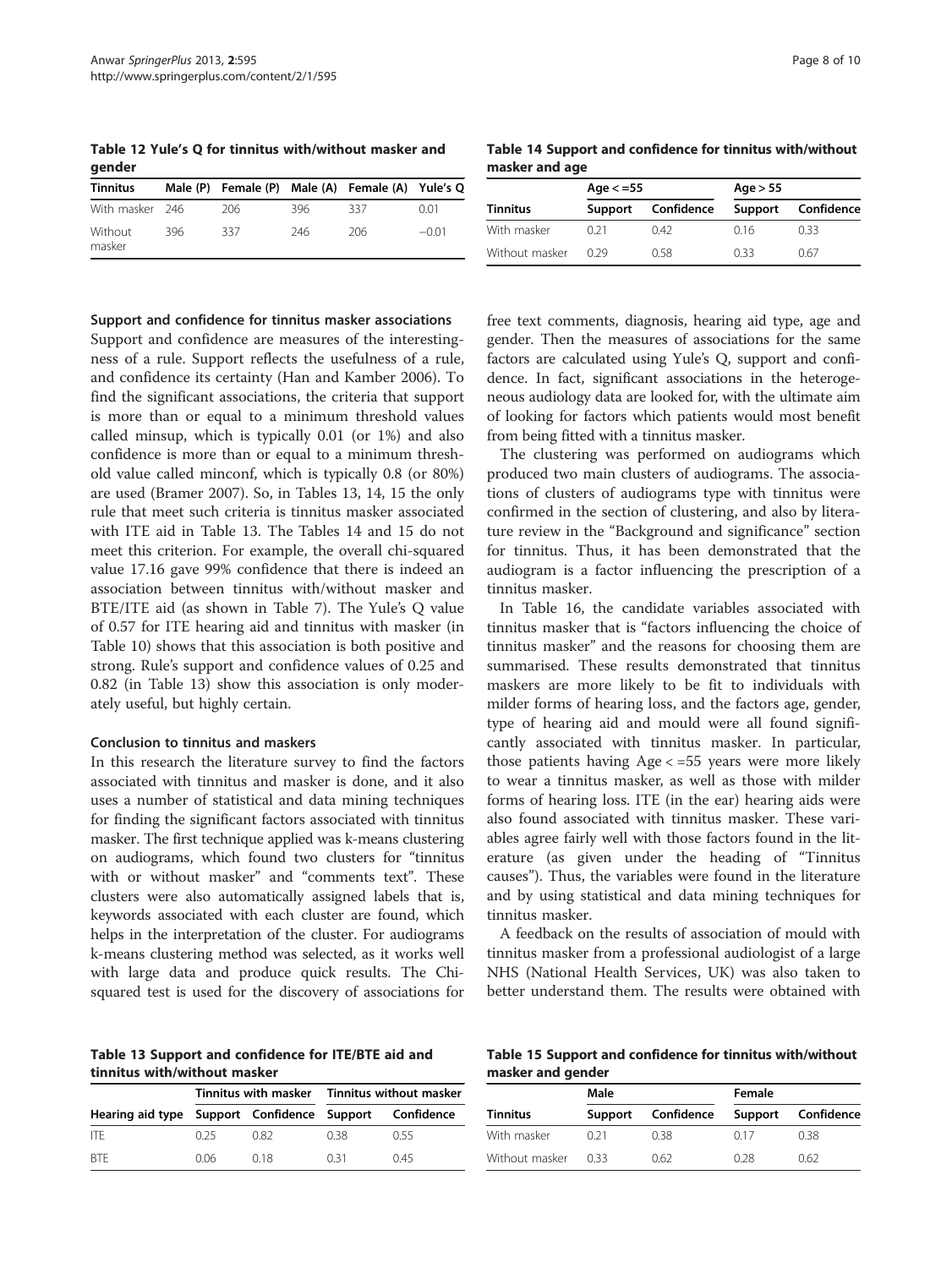| <b>Variables found</b> | Reason for choosing the variable(s)                                                                                                                                                                                                    |  |  |  |  |
|------------------------|----------------------------------------------------------------------------------------------------------------------------------------------------------------------------------------------------------------------------------------|--|--|--|--|
| Audiograms             | Tinnitus maskers were found atypical with moderate to severe hearing loss cluster of audiograms in Table 5,<br>and Yule's Q found tinnitus masker associated with normal or near-normal hearing loss cluster of audiograms in Table 9. |  |  |  |  |
| Gender                 | Yule's Q found very weak positive association of males with tinnitus masker in Table 12.                                                                                                                                               |  |  |  |  |
| ITE/BTE aid            | Chi-squared test found BTE aids atypical of tinnitus maskers in Table 8. By using Yule's Q, and Support and<br>Confidence tinnitus maskers were found associated with ITE aids in Table 10 and Table 13 respectively.                  |  |  |  |  |
| Age                    | Yule's Q found weak positive association of tinnitus masker with Age $\lt$ =55 in Table 11.                                                                                                                                            |  |  |  |  |
| Mould                  | Mould was found associated with tinnitus with masker using chi-squared test in Table 8.                                                                                                                                                |  |  |  |  |

<span id="page-9-0"></span>Table 16 Candidate variables with their reason for association with research question: factors influencing the choice of tinnitus masker

different accuracy for different techniques. For example, the chi-squared test results were obtained with 95% accuracy, for Support and Confidence only those results were retained which had more than 1% Support and 80% Confidence. It is important to mention that some other factors that could not be tested with this data were cosmetic reasons, comfort in wearing, ease of use with spectacles and the measure of masking relief provided by tinnitus maskers.

The sets of variables found in Table [16](#page-8-0) will be carried forward for constructing a decision support system (DSS). In future, these variables can be combined into mathematical models which will form the basis of a DSS, where unseen patient records will be presented to the system and the associated probability that the patient should be fitted with a tinnitus masker as opposed to NO tinnitus masker will be returned. By constructing these models, it will be seen which variables contribute most in reaching a final decision for tinnitus masker.

#### Study approval

It is a study involving audiology data NOT human directly. This data was given to the Department of Computing, Engineering & Technology, University of Sunderland, Sunderland, UK, for Research purpose by a large National Health Services facility after making the data anonymised. So, there was no need to obtain any permission as long as it is being used for research purpose. The author has been working on this data for his research at University of Sunderland and this paper is one of the outcomes of his research.

## Article summary

#### Article focus

- A large database of audiology data from a large NHS (National Health Services, UK) facility
- Data analysis of audiology data using various statistical and data mining techniques
- Tinnitus and masker

#### Key messages

- Unconventional study to find factors associated with tinnitus masker
- Association analysis of tinnitus and masker
- Improved quality of service in audiology clinics, so that the variables found can be emphasized, and when the decision support system to predict for tinnitus masker would be developed

#### Strengths and limitations of this study

- This research includes both BTE (behind the ear) and ITE (in the ear) hearing aids, as ITE aids are generally not available on NHS (National Health Services) prescriptions
- This research finds variables associated with tinnitus masker
- This study includes comment and feedback given by a professional audiologist from a large NHS facility on the association of mould with tinnitus masker
- It does not include factors such as comfort in wearing of masker, ease of use with spectacles and measure of masking relief

#### Competing interests

The author declares that he has no competing interests.

#### Acknowledgements

The author would like to thank concerned people at a large NHS facility for making the large set of anonymised audiology records available to him. He would also like to thank the principal audiologist of this NHS facility, and Dr. Michael Oakes (University of Wolverhamton, UK) and the anonymised reviewers for giving their comments and feedback on his work.

#### Received: 30 May 2013 Accepted: 24 October 2013 Published: 8 November 2013

#### References

- Altman DG (1991) Practical statistics for medical research. Chapman & Hall Publishers, London, pp 241–248, 211, 271
- Andersson G, McKenna L (1998) Tinnitus masking and depression. Int J Audiol 37:174–182
- Andersson G, Keshishi A, Baguley DM (2011) Benefit from hearing aids in users with and without tinnitus. Audiol Med 9(2):73–78